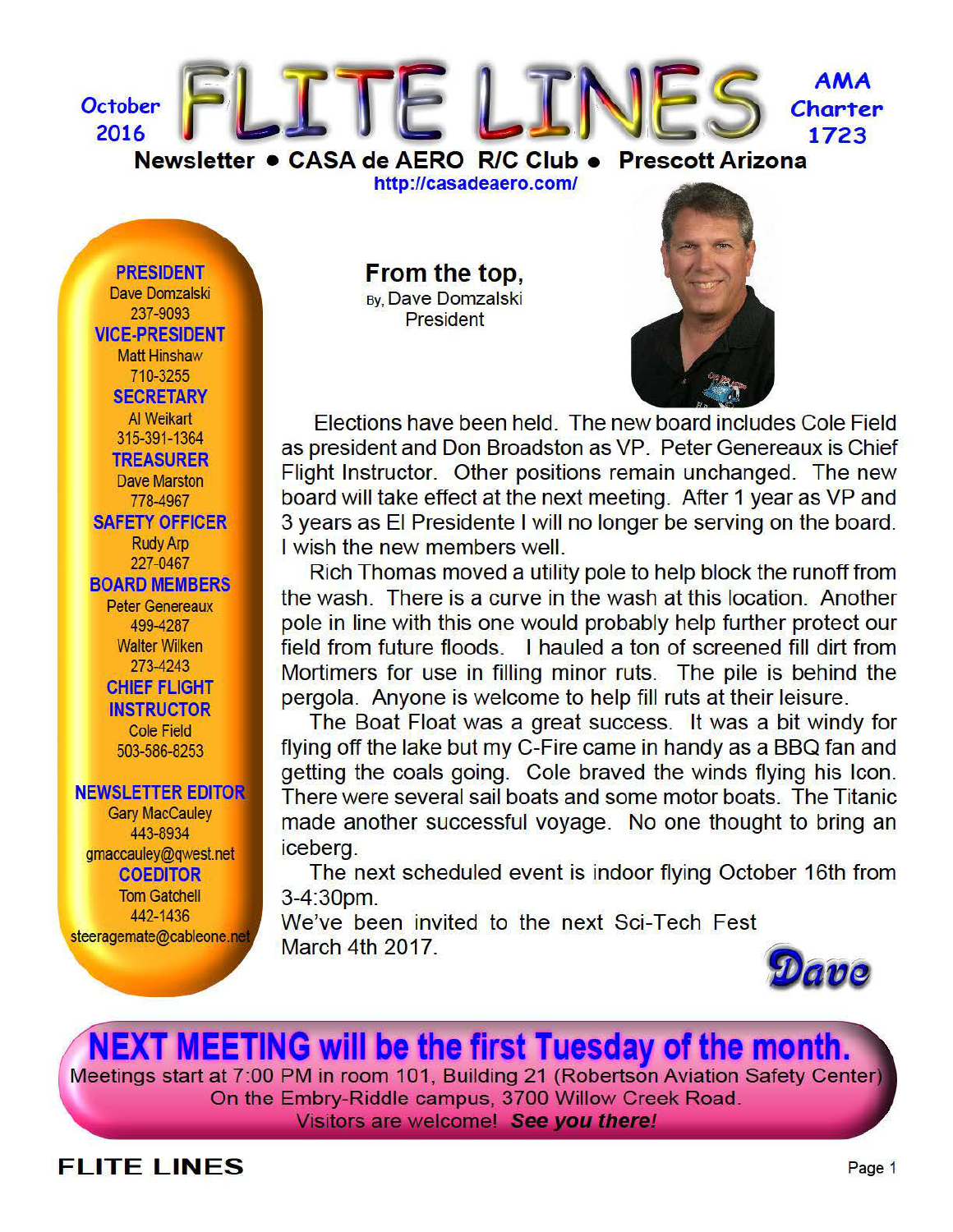### **Casa de Aero General Membership Meeting October 4, 2016**

#### **Attendance:**

**General Members: Rudy Arp, Don Broadstone, Dave Domzalski, Jim Eaves, Walter Findlay, Jack Hardy, Ken Holden, Art Kaplan, Bill King, Dave Marston, Robert Olson, Frank Sanders, Scott Wemple.**

**General Visitors: Kristie Waldroop ERAU Members: Cole Field ERAU Visitors:**

President Dave Domzalski called the meeting to order at 7:00 p.m.

**President's Report and New Business (Dave Domzalski):**

The first order of business was the election of officers for the next fiscal year (November, 2016 through October, 2017). There being no contested positions, the full slate was elected by affirmation (motion by Dave Marston, second by Jack Hardy). The new officers are as follows:

President – **Cole Field** Vice president – **Don Broadston**

Secretary – **Al Weikart**

Treasurer – **Dave Marston**

Safety Officer – **Rudy Arp**

Board Members – **Peter Genereaux** (also Chief Flight Instructor) and **Jack Hardy**

#### **Vice President's Report (Matt Hinshaw):**

Matt was unable to attend, but there were comments on the successful Boat Float/Picnic held on September 25. About 40 attendees enjoyed a breezy, but sunny day. Quite a few sailboats participated. Good food as always.

#### **Safety Report (Rudy Arp):**

No specific safety issues were reported.

On Saturday, 10/1, an ERAU security officer received a complaint from someone at the ball fields. No flyers were over or near the fields, but care must be taken especially with the louder gas and fuel powered planes as they make a bigger impression.

#### **Flight Instruction (Cole Field):**

No news on his student, but Peter is beginning work with Rick Hartwell.

**Treasurer's Report (Dave Marston):**

The checking account balance stands at \$2615 with only a bill for some additional dirt to be paid. This brings us to very nearly the same position as we started last year.

#### **Secretary's Report (Al Weikart):**

Al was out of town and unable to attend.

He relayed that we currently have 76 members. He plans to start renewals for next year in November (AMA must be current).

#### **Upcoming Dates:**

Come Fly with Us - Saturday, October 8, from 8:00-10:00 am.

Indoor Flying – Sunday, October 16, 3:00 to 4:30 pm at the PHS dome.

Fun Fly and Swap Meet at Sedona on October 8-9.

#### **Show and Tell:**

Ken Holden explained that using lightweight joint compound is a good way to repair dings in foam planes – easy to sand and paint. Home Depot and Lowe's among others can color match paint to finish the job. He uses Minwax satin clear coat on top.

Dave Domzalski finally had a chance to give his soldering presentation. Some of the key points presented are as follows:

1) Soldering is often easier and more secure than crimping on both new and repair projects.

2) For electrical items either a torch or iron is used, while a resistance process is better for mechanical joining.

3) Solder is commonly .032" 60/40 lead/tin with a rosin core (better if more flux used). There is lead-free solder but it is harder to use. Plumbing applications use an acid core – not to be used for electrical items.

4) Prep is key. Clean (mechanically), flux (added paste or liquid), and tin both parts to be joined.

5) Heat control is key as an undersized heat source can do more heat damage. Use "overwhelming force".

6) When done check the appearance to insure it is shiny, all wire is wetted, smooth flow seen, and no sign of flux residue.

7) Strain relief is also important since joints can be brittle. Use heat shrink tubing (both for strength and insulation), back shell, and/or wire ties.

#### **Continued on page 3**

### **FLITE LINES** Page 2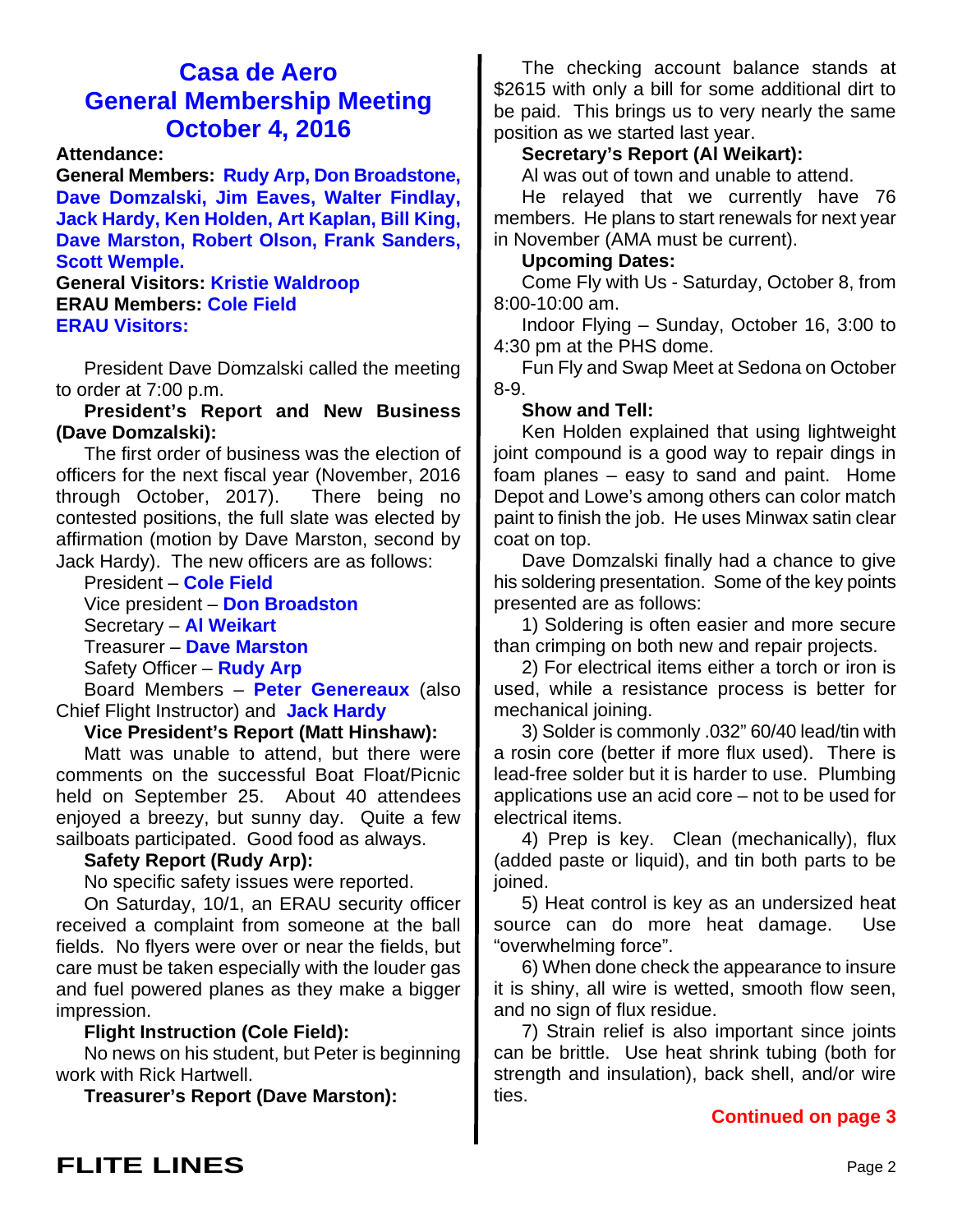# A few pictures from the boat float.



Meeting adjourned at 8:15 PM.

Respectfully submitted by Dave Marston.

**Things to** do after flying.

**Jack** doing what he likes to do best.



# **Attention Pilots Wanted!**

Peter Genereaux is looking for a few volunteer instructor pilots who would be willing to help him with members who need some instruction to get them started flying.

If you are interested or willing to help, please contact Peter and let him know you are up for the job.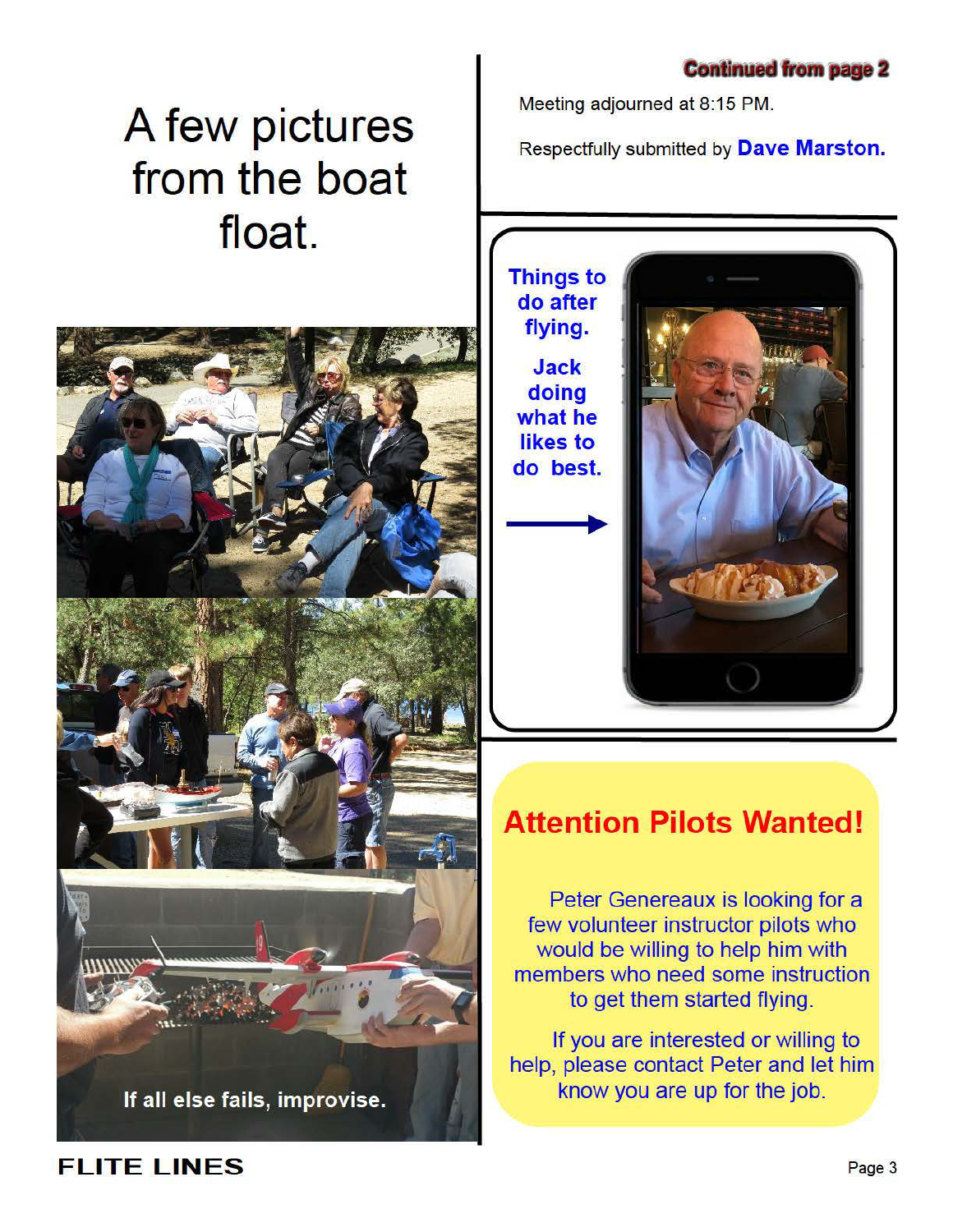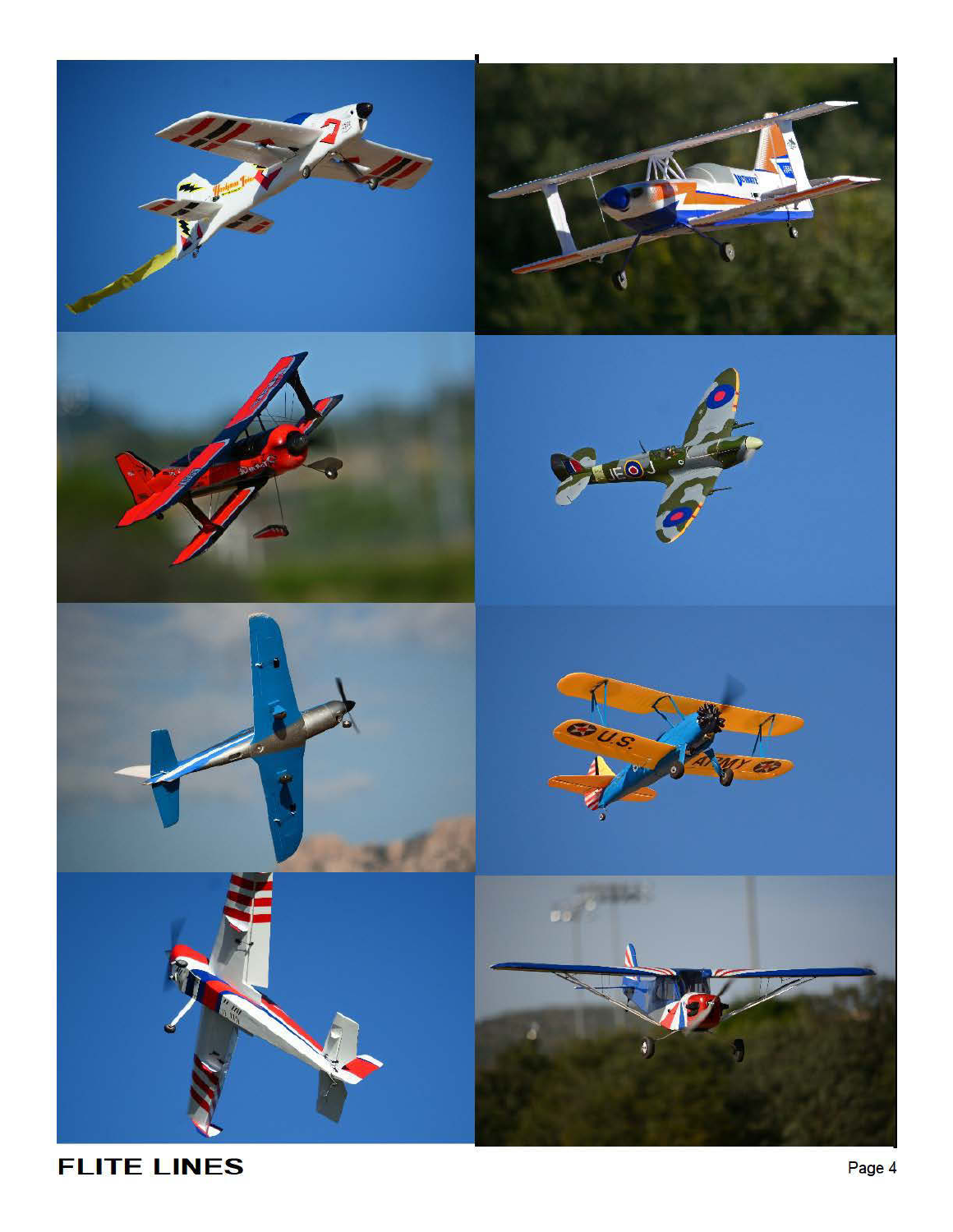

# **Casa de Aero Membership / Renewal Application**

**2016 – 2017 – 2018 – 2019 (Please Circle One)**

**I certify that I will comply with the CASA DE AERO club rules. I understand that if I do not abide by all the rules, I am subject to expulsion from the club.**

**NAME: ............................................................................ DATE: ..........................**

**ADDRESS: .............................................................................................................**

**CITY: ......................................................... STATE: ........... ZIP: ..........................**

**PHONE(Home):(..........)..................................CELL:(..........).................................**

**SPOUSE'S NAME:……………………….. AMA NO.............................................**

**ALL MEMBERS MUST PROVIDE THE CLUB SECRETARY A COPY OR SHOW A COPY OF THEIR CURRENT AMA** *OPEN* **MEMBERSHIP CARD.**

**EMAIL ADDRESS: ……………………………………………………**

**AMT ENCLOSED: \$..........................**

**SIGNED:............................................................. DATE:...................**

**DUES: \$48 for Senior Members (All dues are prorated @ \$4.00 per month based on the number of months remaining in the year when new members join)**

**\$30 for Associate Member (Must provide evidence of membership in another club) \$18 for Spouse \$5 for Junior No dues for ERAU students & faculty who are members of the AMA.**

**INITIATION FEE: \$35.00 FOR SENIORS (18 YEARS AND OVER) \$ 5.00 FOR JUNIORS (UNDER 18 YEARS) \$ 0.00 FOR SPOUSE \$ 0.00 FOR EMBRY-RIDDLE MEMBERS**

**Send this form and a check for the Dues to: CASA DE AERO P.O. Box 12913 Prescott, AZ 86304-2913**

## **FLITE LINES** Page 5